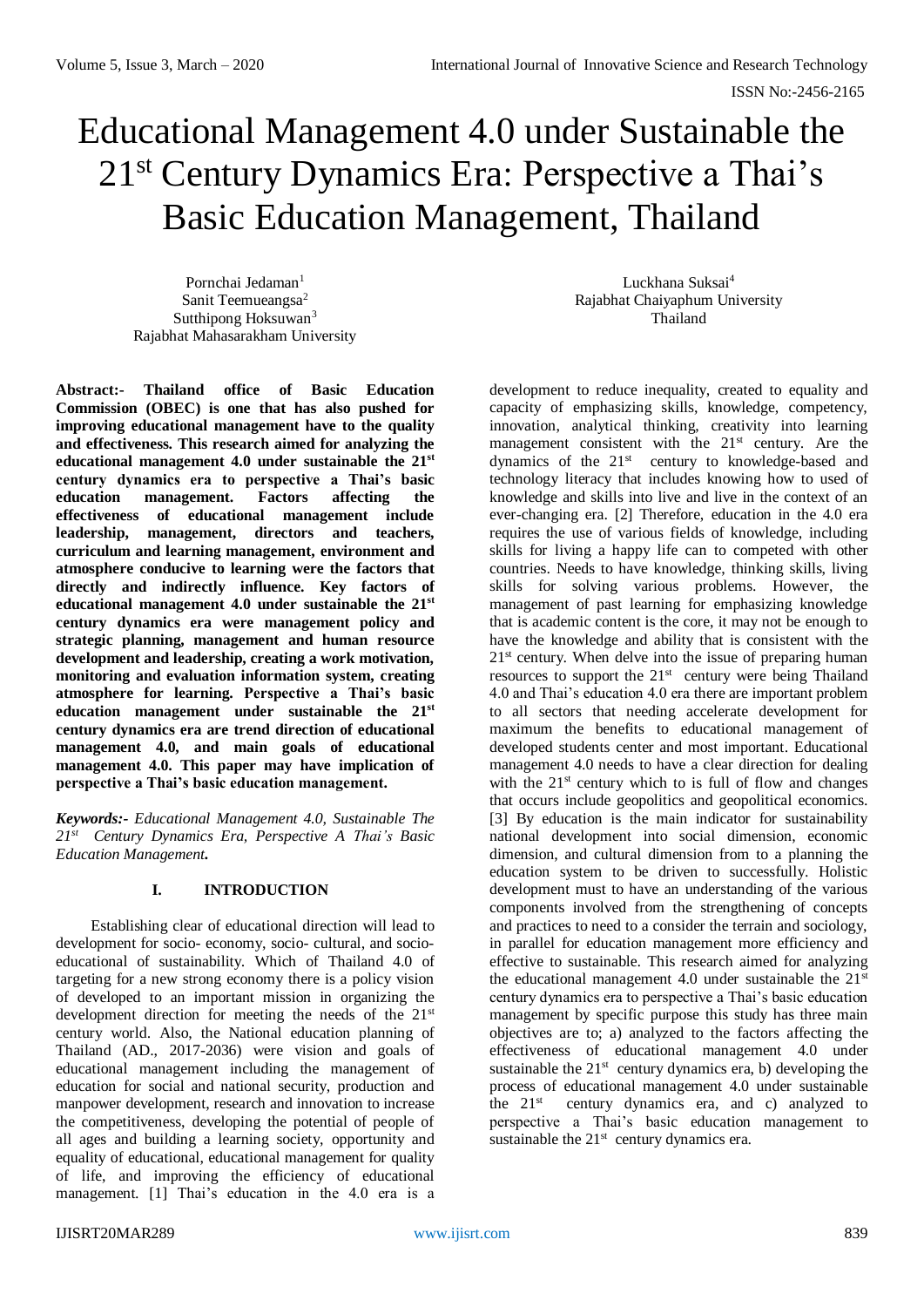ISSN No:-2456-2165

## **II. REVIEWS OF LITERATURE**

## *Guidelines of Educational Management 4.0 : Creating a Learning Society*

Kasam Masintree [3] a mentioned to guidelines of educational management 4.0 into a dimension for creating a learning society to sustainability of 3<sup>th</sup> dimensions were to, a) educational security dimension from creating society, culture and education under the  $21<sup>st</sup>$  century that is connected and operation into laying foundation and mechanism for creating educational security must to begin at the educational management process to cover a key points in the goal, method of operation, process and strategic plan to action plan, b) educational wealth dimension of capacity building, using and access to technology for integrating the knowledge skills, educational and curriculum development for enhancing an important skills in the  $21<sup>st</sup>$  century to consistent and linked of efficiency and quality. Developing information and media systems that are appropriate and support learning, promoting the instructional and training to focus on practicality, developing education personnel to have skills and competencies to supports in the dynamics of the world and the  $21<sup>st</sup>$  century, c) educational sustainability dimension of creating a learning society throughout the development of learning resources with various standards. Increasing the ability to manage education, leadership and governance to show a responsibility for educational management quality to effectively. Are affects the efficiency of the conscious, knowledge and ability and skills, thoughts, attitudes, beliefs, values and behavior to the quality educational management 4.0 under sustainable the  $21<sup>st</sup>$ century dynamics era.

# *Strategies for Educational Management in the 21st Century*

Harmon, Colm, Hessel Oosterbeek, and Ian Walker [4] discussing a strategic concepts with four components are to; 1**)** strategic analysis to consists of strategic goal were determination of vision, mission, and objective for leading the strategy formulation, strategy formulation is the ways to achieve long-term objectives, 2) strategy implementation and strategic control are the process of changing strategy is set to come true, 3) strategic control is a follow-up of the plan implementation and plan improvement, development of external and internal environments, 4) strategic leadership is the ability of enterprise management And integration of changes within organization to be effective. Educational management 4.0 under sustainable the  $21<sup>st</sup>$  century dynamics era how to effective it will be depends on the management's role in how important it is to management, and the personnel of education must have knowledge and understanding of work to achieve the goals. Motivation is an indicator of work performance, it is one of the important duties of the executives in order to perform the tasks efficiently.

# **III. RESEARCH METHODOLOGY**

Methodology were mixed method research, which combined both qualitative method by documentary review, through brain storming, interview among the key informant of 225 directors of primary and secondary education area offices, and survey by questionnaire with 650 sampling there are the school administrators and teachers in Thai's basic education, Thailand*.* The participants of the key informant they all were purposive sampling, the sampling they all were multistage random sampling, to collection. *Step I:* involved synthesizing documentary and interview with the directors for studying the factors affecting the effectiveness of educational management 4.0 under sustainable the 21<sup>st</sup> century dynamics era. **Step II:** survey by questionnaire with the sampling for analyzed to the factors affecting the effectiveness include the direct and indirect influence. *Step III:* involved synthesizing documentary and interview with the directors for developing the process of educational management 4.0 under sustainable the 21<sup>st</sup> century dynamics era. *Step IV:* survey by questionnaire with the sampling for CFA of the factors process. *Step V:* brainstorming with the directors for analyzed to perspective a Thai's basic education management include trend direction of educational management 4.0, and main goals of educational management 4.0 to the data. The data analysis on qualitative data was analyzed by using three main stages of data reduction, data organization, data interpretation to conclusion. The quantitative will be analyzed by descriptive statistically analysis include percentage, mean, standard deviation, Part analysis. Also, Confirmatory Factor Analysis (CFA) to associated with factors process.

# **IV. THE RESULTS**

The educational management 4.0 under sustainable the  $21<sup>st</sup>$  century dynamics era to perspective a Thai's basic education management of the results were as following:

1. Factors affecting the effectiveness of educational management 4.0 under sustainable  $21<sup>st</sup>$  century dynamics era.

1.1 Factors affecting the effectiveness of educational management on 5<sup>th</sup> factors were followed:

**a) Leadership factor:** an important mission were raising the level of education to develop quality students to accordant with the 21<sup>st</sup> century skills, Promoting lifelong learning and promoting human capital development for covering, developing education personnel to increase ability and capability, building a society of wisdom Learning society and knowledge base society into paradigm-shift and driving for a learning cultural, promoting the ability to manage education through innovation, technology and creative thinking. Being a visionary leader and learning cultural ICT that is excellent in operations and systematic development.

**b) Management factor:** management of education to cover interests and the ability to learn different and diverse, planning the management system that addresses the changes of the 21<sup>st</sup> century and have to vision that connects the working world by relying on participation from all sectors, managing the knowledge and skills necessary to exist in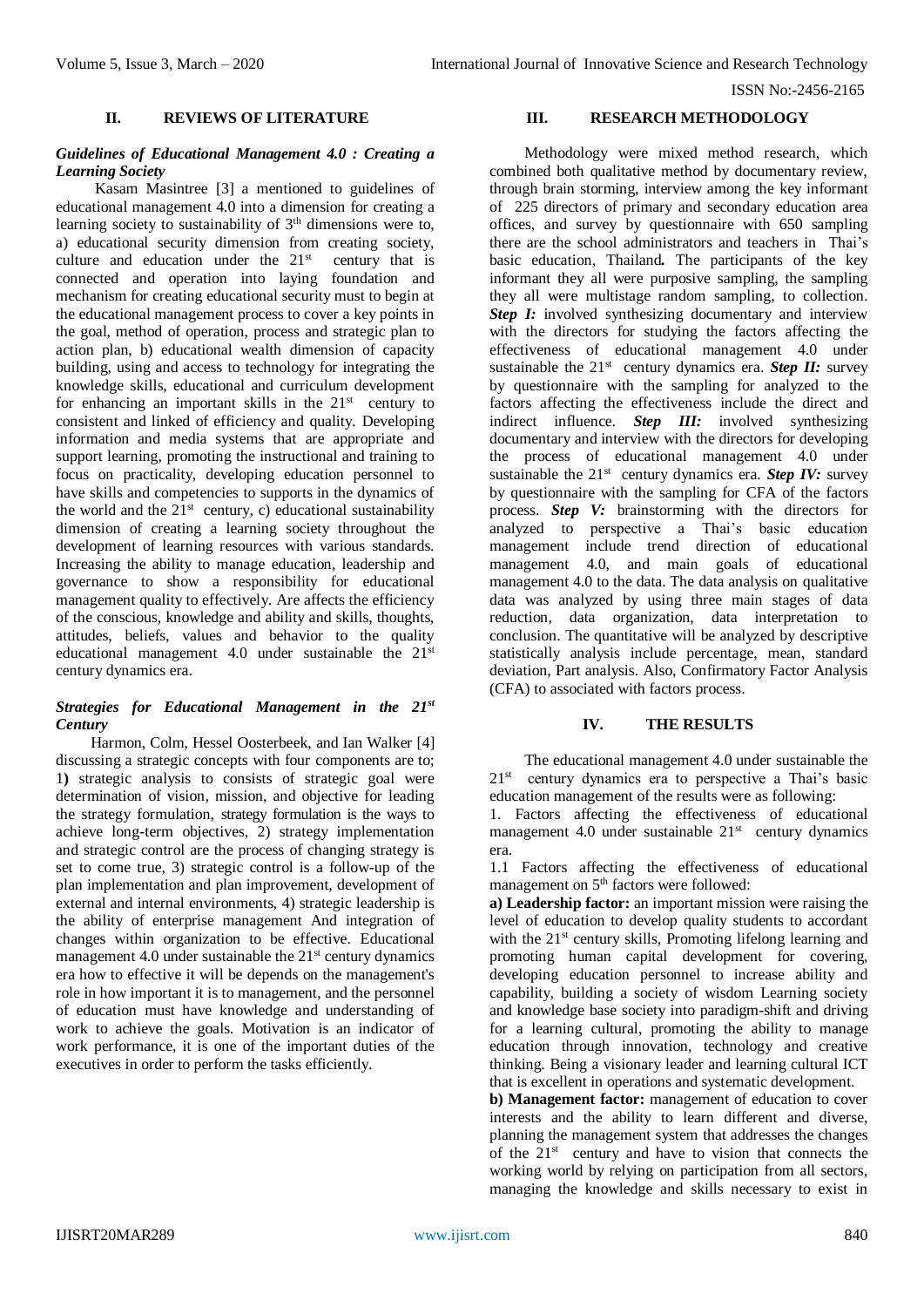#### ISSN No:-2456-2165

globalized society, management of real-world resources and learning processes, management that is open to changes from outside, both at the national level Regions and the world.

**c) Directors and teachers factor:** capacity building for all departments of development in creating innovation and learning management styles as able to adjust the learning process to be relevant to the learner's real life of complete in all dimensions for the students can find their own potential and use their full potential of creating an educational system that can facilitate real learning, and giving an importance to the cultivation of thinking processes.

**d) Curriculum and learning management factor:** a define metrics and assessments in line with the objectives, emphasizing learning management that is responsive to society and community, student's unique abilities, Knowledge management that emphasizes critical thinking

skills from the creation of innovative media and technology to create a new knowledge, and attention to social interaction skills include life skills, innovation skills, originality, responsibility, and learning management that increases the ability to practice learning skills according to the skills of the  $21<sup>st</sup>$  century of students.

**e) Environment and atmosphere conducive to learning** factor: giving students the opportunity to choose what they are learning to support their aptitudes and interests into a unique way of learning, providing innovative learning services through digital technology, and educational development that is conducive to comprehensive learning. 1.2 Levels of factors affecting the effectiveness of

educational management on the 5<sup>th</sup> factors to shown on table 1, and direct and indirect influence of the factors to shown on table 2.

| Factors affecting the effectiveness of educational management |      | S.D. |
|---------------------------------------------------------------|------|------|
| Leadership factor                                             | 4.47 | 0.71 |
| Management factor                                             | 4.46 | 0.73 |
| Directors and teachers factor                                 | 4.46 | 0.73 |
| Curriculum and learning management factor                     | 4.50 | 0.69 |
| Environment and atmosphere conducive to learning factor       | 4.49 | 0.70 |
| <b>Totals</b>                                                 | 4.48 | 0.70 |

Table 1:- Mean, standard deviation of the levels of factors affecting the effectiveness (n= 650)

| <b>Factors</b>                | <b>Environment and</b><br>atmosphere conducive to<br>learning factor |          |         | <b>Curriculum</b> and<br>learning management<br>factor |                          |         | <b>Effectiveness of educational</b><br>management 4.0 under<br>sustainable $21st$ century<br>dynamics era |         |         |
|-------------------------------|----------------------------------------------------------------------|----------|---------|--------------------------------------------------------|--------------------------|---------|-----------------------------------------------------------------------------------------------------------|---------|---------|
|                               | DE                                                                   | IE       | TE      | DE                                                     | IE                       | TE      | DE                                                                                                        | IE      | TE      |
| Leadership factor             | $.31**$                                                              | ۰        | $31**$  | $10**$                                                 | $\overline{\phantom{a}}$ | $.10**$ | .02                                                                                                       | $.07**$ | $.09**$ |
| Directors and teachers factor | $.32**$                                                              | $\equiv$ | $.32**$ | $27**$                                                 | $\overline{\phantom{m}}$ | $27**$  |                                                                                                           | $.11**$ | $.11**$ |
| Management factor             |                                                                      |          |         | $.12**$                                                | $\overline{\phantom{m}}$ | $.12**$ |                                                                                                           | $.03**$ | $.03**$ |
| Environment and atmosphere    |                                                                      |          |         |                                                        | $\overline{\phantom{0}}$ |         | $.17**$                                                                                                   |         | $17**$  |
| conducive to learning factor  |                                                                      |          |         |                                                        |                          |         |                                                                                                           |         |         |
| Curriculum and learning       |                                                                      |          |         |                                                        | $\overline{\phantom{0}}$ |         | $.20**$                                                                                                   |         | $20**$  |
| management factor             |                                                                      |          |         |                                                        |                          |         |                                                                                                           |         |         |

Table 2:- Direct and indirect influence of the factors (n= 650) *\*\* P= .01.*

The levels of factors affecting the effectiveness of educational management on  $5<sup>th</sup>$  factors including leadership factor, management factor, directors and teachers factor, curriculum and learning management factor, Environment and atmosphere conducive to learning factor at high levels of  $(\overline{X}) = 4.48$ , S.D. = 0.70). Also, the direct influence for effectiveness of educational management 4.0 under sustainable  $21<sup>st</sup>$  century dynamics era have to 3th factors by perspective the influences from the most is curriculum and learning management factor has the influence of .20, environment and atmosphere conducive to learning factor has the influence of .02. As the factors that indirect influence is leadership factor of indirect influence past to environment and atmosphere conducive to learning factor has indirect influence of .31, and past to curriculum and learning management factor has indirect influence of .07, directors and teachers factor of indirect influence past to

environment and atmosphere conducive to learning factor has indirect influence of .32 and curriculum and learning management factor has indirect influence of .11, management factor of indirect influence past to curriculum and learning management factor has indirect influence of .03. This can explain the variance of effectiveness of educational management 4.0 under sustainable  $21<sup>st</sup>$  century dynamics era get a percentage of 23 ( $\mathbb{R}^2$  = .23). The factors that directly and indirectly influence to statistical significance at the level of .01.

2. The process of educational management 4.0 under sustainable the  $21<sup>st</sup>$  century dynamics era.

2.1 The factors process of educational management 4.0 under sustainable the  $21^{st}$  century dynamics era at key of  $5^{th}$ factors to shown on figure 1.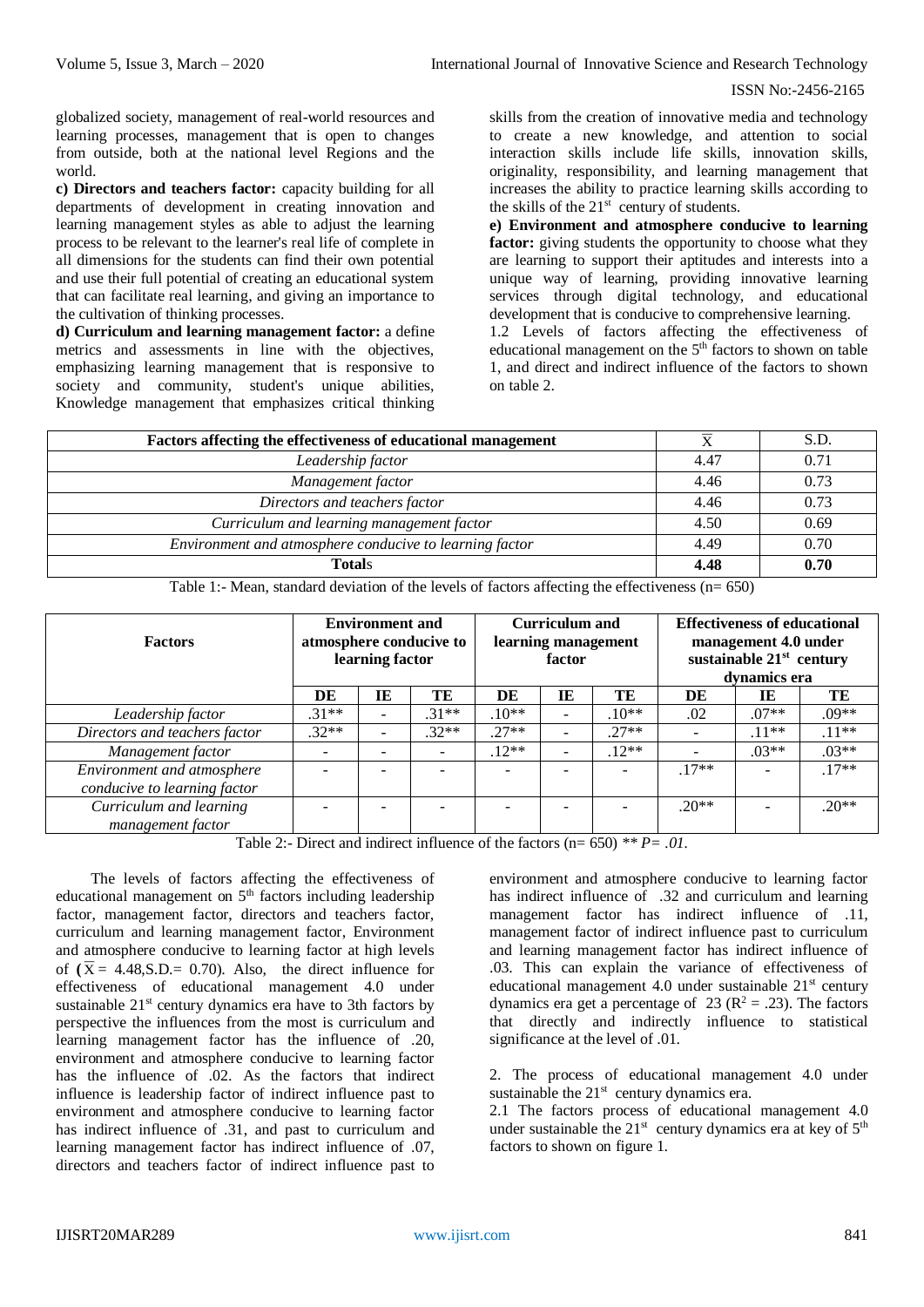

Fig 1:- the 5<sup>th</sup> factors process of educational management 4.0 under sustainable the  $21<sup>st</sup>$  century dynamics era

The factors process of educational management 4.0 under sustainable the  $21^{st}$  century dynamics era at key of  $5^{th}$ factors were management policy and strategic planning, management and human resource development and leadership, creating a work motivation, monitoring and evaluation information system, creating atmosphere for learning to as following;

**a) Management policy and strategic planning:** having the policies that respond to achieving benefits for improving the quality of life and stability, management of education systems both to vocational and life skills, action planning that is in line with goals and success indicators, operations and actually operating, the development of analytical skills, creativity, citizenship in the  $21<sup>st</sup>$  century, and the creation of a data warehouse, media and providing innovative services through digital technology.

**b) Management and human resource development and leadership:** a capacity development knowledge and skills in using technology integrated, operations with goals, results analysis and methods that can be complemented in a positive direction, development and training for personnel with expertise, encourage the development of knowledge and create innovation, having vision, far-reaching thoughts and can decide Solve various problems in a pressured situation, academic knowledge and use technology to manage the work appropriately and worthwhile, the

importance of working as a team and applying the thinking process to achieve common goals, having a good governance and bringing knowledge that integrates job management.

**c) Creating a work motivation:** the determination of incentives or rewards for the performance to be achieved, enhancing work in supportive manner of capacity enhancement, creating pride in work and motivation to work at full capacity and efficiency.

**d) Monitoring and evaluation information system:** evaluation and monitoring of the performance on a regular basis, operational improvements using information obtained from assessments, the creation of a data collection system and comprehensive technology system, developing and evaluating the performance of personnel with goals for the future.

**e) Creating atmosphere for learning:** have a networking and promoting ideas innovate, creating a learning atmosphere between personnel at all levels, empowering the practitioner to carry out the workload, creating understand and using performance data from operations.

2.2 The CFA of the factors process of educational management 4.0 under sustainable the  $21<sup>st</sup>$  century dynamics era at key of 5<sup>th</sup> factors to shown on table 3.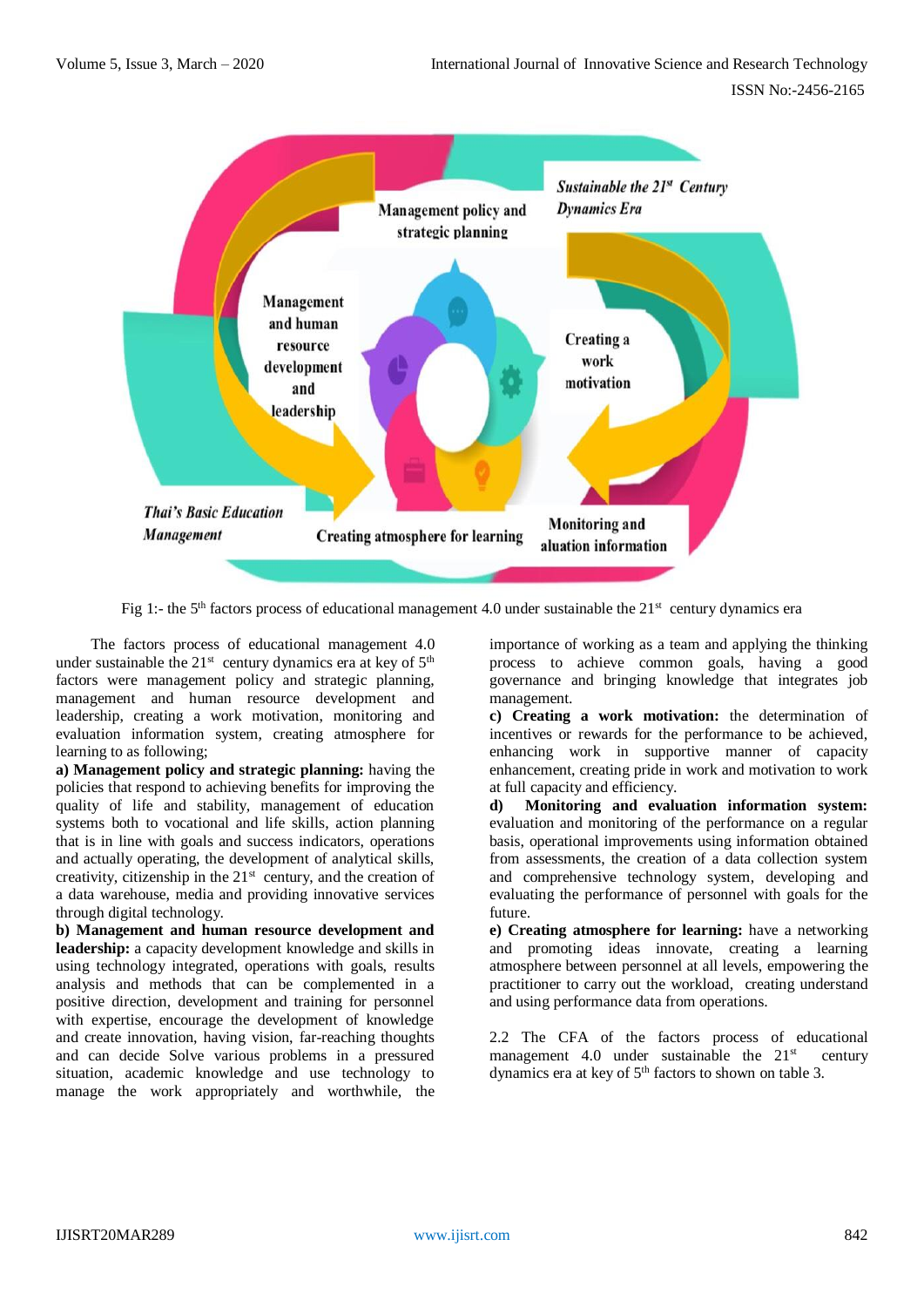#### ISSN No:-2456-2165

| <b>Factors</b>                            | <b>Variable</b>                                                                                                                                                           | Composition      |
|-------------------------------------------|---------------------------------------------------------------------------------------------------------------------------------------------------------------------------|------------------|
| <b>Management policy</b><br>and strategic | Having the policies that respond to achieving benefits for improving the quality of life<br>and stability                                                                 | weight<br>$.69*$ |
| planning                                  | Management of education systems both to vocational and life skills                                                                                                        | $.70*$           |
|                                           | Development of analytical skills, creativity, citizenship in the $21^{st}$ century                                                                                        | $.71*$           |
| <b>Management</b> and                     | Capacity development knowledge and skills in using technology integrated                                                                                                  | $.67*$           |
| human resource                            | Results analysis and methods that can be complemented in a positive direction                                                                                             | $.68*$           |
| development and<br>leadership             | Development and training for personnel with expertise                                                                                                                     | $.69*$           |
| Creating a work                           | Determination of incentives or rewards for the performance to be achieved                                                                                                 | $.63*$           |
| motivation                                | Enhancing work in supportive manner of capacity enhancement                                                                                                               | $.64*$           |
|                                           | Creating pride in work and motivation to work at full capacity and efficiency                                                                                             | $.65*$           |
| <b>Monitoring and</b>                     | Evaluation and monitoring of the performance on a regular basis                                                                                                           | $.62*$           |
| evaluation                                | Operational improvements using information obtained from assessments                                                                                                      | $.63*$           |
| <i>information system</i>                 | Creation of a data collection system and comprehensive technology system                                                                                                  | $.64*$           |
| <b>Creating atmosphere</b>                | A networking and promoting ideas innovate                                                                                                                                 | $.67*$           |
| for learning                              | Creating a learning atmosphere between personnel at all levels                                                                                                            | $.69*$           |
|                                           | Creating understand and using performance data from operations<br>$T_{\text{old}}$ 2. Usuishla fortage to Configuration: Easter Anglesia, CEA, $\langle \sigma R \rangle$ | $.68*$           |

Table 3:- Variable factors to Confirmatory Factor Analysis: CFA. (n= 650)

\*  $p < .01$ .

The Confirmatory Factor Analysis (CFA) to associated with the factors process of educational management 4.0 under sustainable the  $21^{st}$  century dynamics era at key of  $5^{th}$ factors including management policy and strategic planning, management and human resource development and leadership, creating a work motivation, monitoring and evaluation information system, creating atmosphere for learning by weight of the composition of all variables are statistically significant level of .01.

3. The perspective a Thai's basic education management to sustainable the  $21<sup>st</sup>$  century dynamics era include trend direction of educational management 4.0, and main goals of educational management 4.0 were followed:

# *A. Trend Direction of Educational Management 4.0:*

- Raising the level of education in developing learners in line with 21<sup>st</sup> century skills and creating educational innovation Including creating an environment that is conducive to learning.
- Changing the new perspective and the society that has driven the culture of learning to a learning society where everyone has equal opportunities to access.
- Educational management suitable for students with various special needs from excellent learners to students with physical and intellectual disabilities for have the opportunity to achieve their potential equally with other people in the society.
- Creation of development mechanisms to create capacity that produces good results, and improving the quality of education that can be a comprehensive source of learning into parallel with the development of educational personnel to have standard quality.
- Using technology for education is factor that helps expand a quality of education for learners and society, knowledge

management systems rely on information technology can help manage learning and integrated use.

# *B. Main Goals of Educational Management 4.0:*

- To inspire learning so that students are enthusiastic and have their own direction, creativity to guide students to set their own goals and ready to be able to self-assess.
- Providing the learners with opportunities for creative and developmental action by creating their own learning environment, encourages learners to discover existing abilities and potential within themselves into an extensive and integrated manner of learning systems (e.g., broadbased and holistic learning).
- Structure of the course and learning management assignments that change the core of teaching and learning from the content to be the learner-centered and integrated goal were as teaching tools And teacher tools for developing knowledge transfer models, and to create a variety of educational paths to give students the opportunity to choose what to study in support of their aptitude, personal interests and ways of learning.
- An instructional that gives the teacher an opportunity to choose a method that is suitable for the student group in the responsibility of the teacher independently able to use a variety of texts, include supporting and promoting learning and good growth for learners into terms of physical, mental, social and health of the learners to be difficult, curious.
- Giving an importance to social interaction skills (e.g., socio- emotional competency) and life skills of aside from general knowledge including innovation skills, creativity, corporate social responsibility and identity.